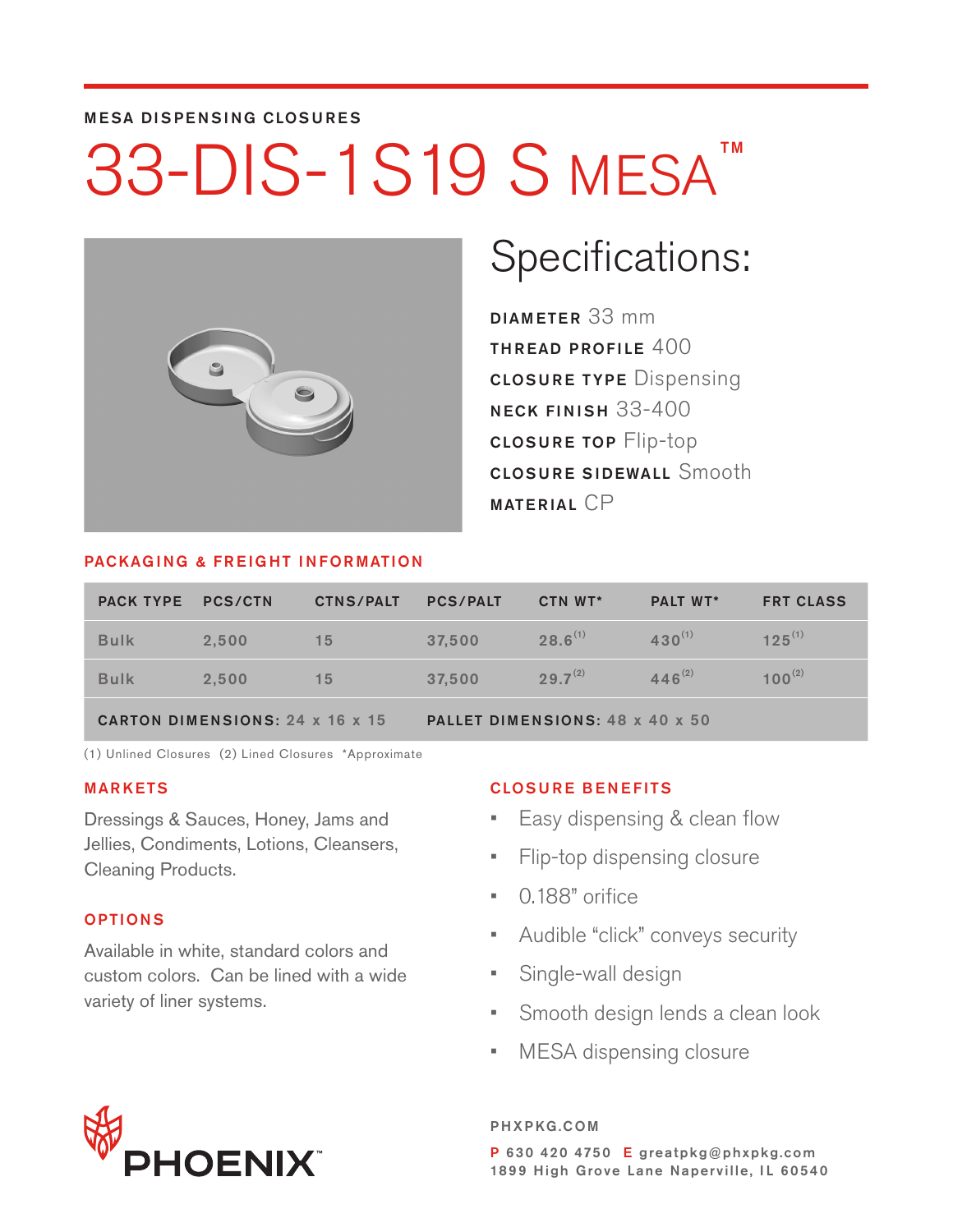### MESA DISPENSING CLOSURES

### 33-DIS-1S19 S MESA<sup>™</sup> TM



4.333

|  | NOTES: (UNLESS OTHERWISE SPECIFIED)<br>1. ALL DIMENSIONS ARE IN INCHES.                               |            | $ 00.00.00 $ -    |       |                                   |  |                    |                                         |                           |            |
|--|-------------------------------------------------------------------------------------------------------|------------|-------------------|-------|-----------------------------------|--|--------------------|-----------------------------------------|---------------------------|------------|
|  | 2. SEE CHART FOR DIMENSIONAL TOLERANCE.                                                               | <b>REV</b> | DATE              |       |                                   |  | <b>DESCRIPTION</b> |                                         |                           | BY         |
|  | THIS OR FACSIMILE THEREOF IS THE EXCLUSIVE PROPERTY OF                                                |            | TOLERANCE         |       | $ $ PITCH/TPI 167 / 6 TURNS 1-1/8 |  |                    | MAT'L                                   | РP                        |            |
|  | PHOENIX AND MAY NOT BE REPRODUCED WITHOUT THE<br>EXPRESSED WRITTEN CONSENT OF PHOENIX. SOME OR ALL OF |            | ±0.1              | DRAWN | <b>TCS</b>                        |  |                    | $\overline{\text{DATE}}$ 11.02.20 SCALE | $2 \cdot 1$               | <b>REV</b> |
|  | THE ITEMS DEPICTED ON THIS DRAWING MAY BE COVERED BY                                                  | XX.        | ±0.02             |       |                                   |  |                    |                                         |                           |            |
|  | <b>CURRENT PATENTS OR PATENTS APPLIED FOR BY PHOENIX.</b>                                             |            | $XXX$ $\pm$ 0.010 |       |                                   |  |                    |                                         | $0.33 - DIS - 1.519$ SI 0 |            |



PHXPKG.COM

P 630 420 4750 E greatpkg@phxpkg.com 1899 High Grove Lane Naperville, IL 60540